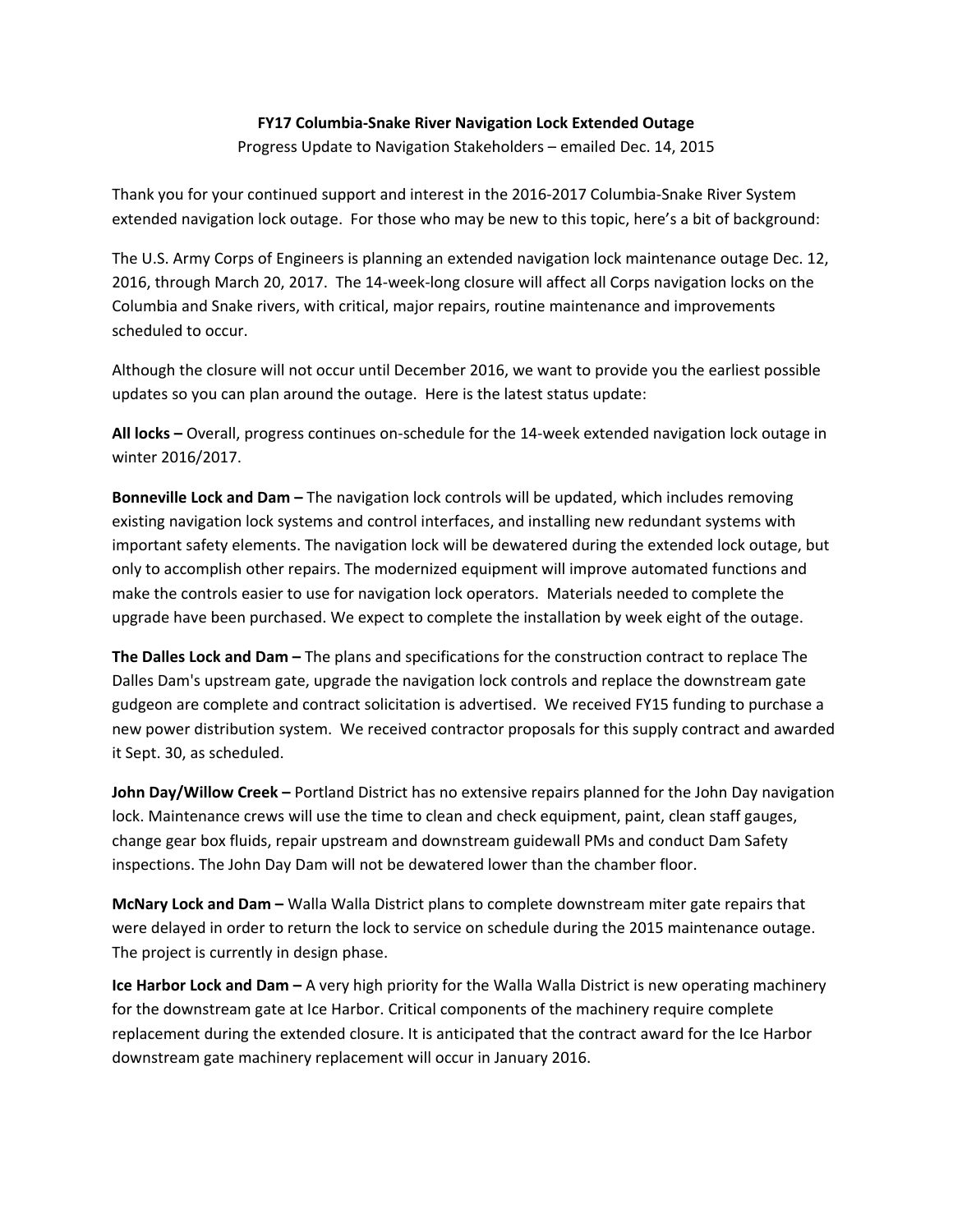**Lower Monumental Lock and Dam –** A new downstream lock gate was installed at Lower Monumental during the FY11 extended maintenance closure. The second phase of this installation is the replacement of the machinery and controls system that operates the gate. The newly installed downstream gate is heavier than the original, and the existing equipment has reached the end of its service life. Lower Monumental's downstream gate machinery replacement contract package is out for solicitation. It is expected that it will be awarded by the end of January 2016.

**Little Goose Lock and Dam –** Following an emergency outage in 2014 to repair a failing gudgeon arm, additional work is required during the FY17 outage to complete replacement of the aging components of the gate. This project will involve replacement of the remaining original gudgeon arm and linkage, replacement of the pintle assembly for both gate leafs. Structural repairs will include resurfacing the quoin and miter and crack repairs to structural members. Repairs are critical to ensure reliable gate operation. The Little Goose downstream gate structural repairs contract package is scheduled for solicitation and expected to be awarded in May 2016.

**Lower Granite Lock and Dam –** Although Lower Granite does not have large‐contract repairs planned, Corps maintenance personnel will conduct annual routine lock maintenance and repairs during the scheduled outage. As this schedule is refined, updates will be provided.

This extended lock outage plan is a coordinated effort between the Corps' Portland and Walla Walla districts. Our goal is to prioritize and accomplish urgently needed lock repairs along the Columbia and Snake rivers while minimizing the impact lock closures have on river users.

To maximize this maintenance opportunity at all of our locks, additional work items may be added within the schedule, dependent upon available resources. We will continue to keep stakeholders informed with regular updates. Our next update will be sent in December 2015 March 2016 via email and posted to the FY17 Extended NavLock Outage webpage http://www.nww.usace.army.mil/Missions/Navigation/FY17LockOutage.aspx.

For more information about the extended outage or to sign up for future email updates, visit our website or email FY17LockOutage@usace.army.mil. You are also welcome to call or email our Public Affairs Offices at the numbers and addresses below.

Portland District Public Affairs Office (503) 808‐4510 cenwp‐pa@usace.army.mil

Walla Walla District Public Affairs Office (509) 527‐7020 cenww‐pa@usace.army.mil

Sincerely,

Jeannette Wilson Navigation Business Line Manager